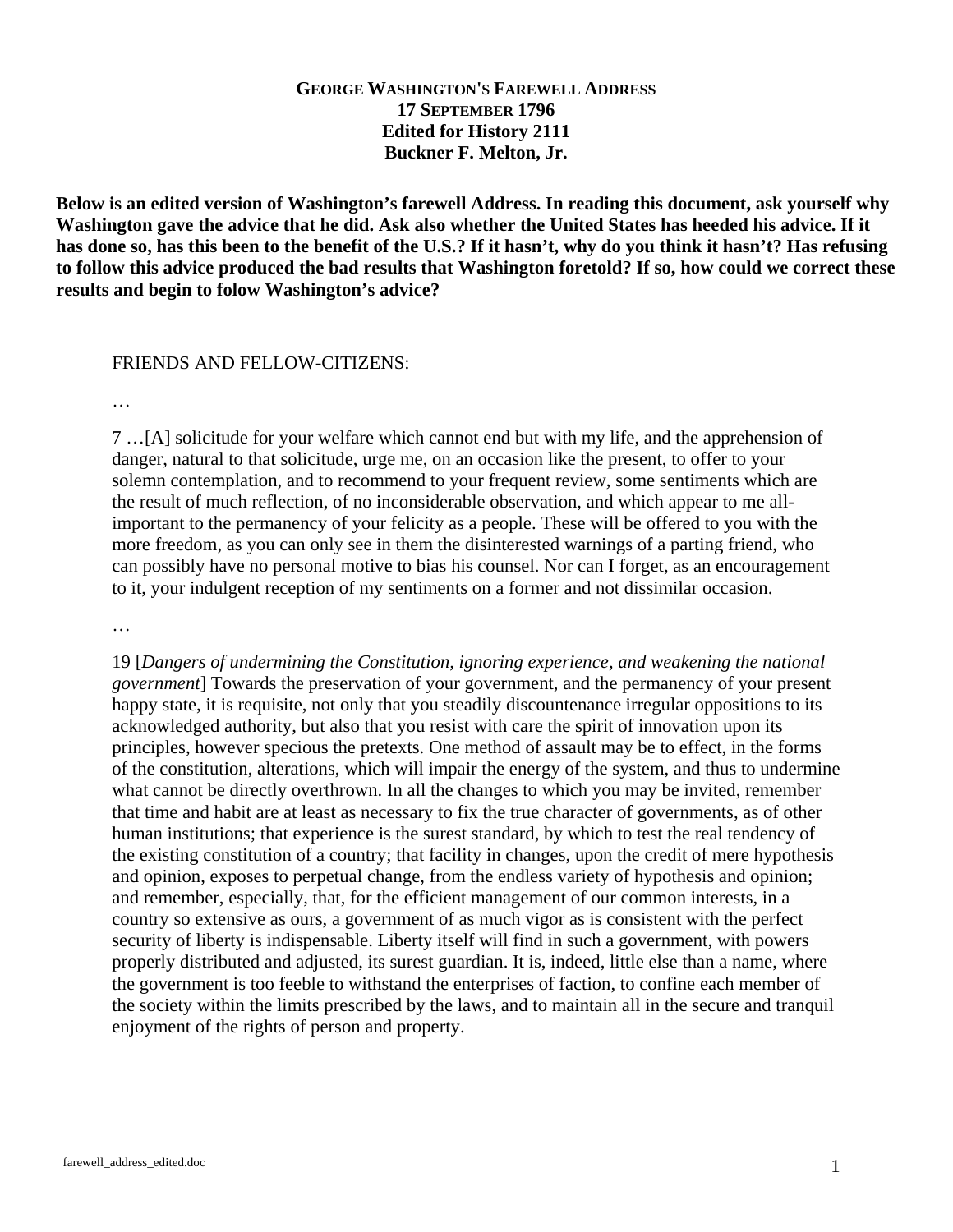20 [*The dangers of political parties*] I have already intimated to you the danger of parties in the state, with particular reference to the founding of them on geographical discriminations. Let me now take a more comprehensive view, and warn you in the most solemn manner against the baneful effects of the spirit of party, generally.

21 This spirit, unfortunately, is inseparable from our nature, having its root in the strongest passions of the human mind. It exists under different shapes in all governments, more or less stifled, controlled, or repressed; but, in those of the popular form, it is seen in its greatest rankness, and is truly their worst enemy.

22 The alternate domination of one faction over another, sharpened by the spirit of revenge, natural to party dissension, which in different ages and countries has perpetrated the most horrid enormities, is itself a frightful despotism. But this leads at length to a more formal and permanent despotism. The disorders and miseries, which result, gradually incline the minds of men to seek security and repose in the absolute power of an individual; and sooner or later the chief of some prevailing faction, more able or more fortunate than his competitors, turns this disposition to the purposes of his own elevation, on the ruins of Public Liberty.

23 Without looking forward to an extremity of this kind, (which nevertheless ought not to be entirely out of sight,) the common and continual mischiefs of the spirit of party are sufficient to make it the interest and duty of a wise people to discourage and restrain it.

24 [*The results of "the spirit of party"*] It serves always to distract the Public Councils, and enfeeble the Public Administration. It agitates the Community with ill-founded jealousies and false alarms; kindles the animosity of one part against another, foments occasionally riot and insurrection. It opens the door to foreign influence and corruption, which find a facilitated access to the government itself through the channels of party passions. Thus the policy and the will of one country are subjected to the policy and will of another.

25 There is an opinion, that parties in free countries are useful checks upon the administration of the Government, and serve to keep alive the spirit of Liberty. This within certain limits is probably true; and in Governments of a Monarchical cast, Patriotism may look with indulgence, if not with favor, upon the spirit of party. But in those of the popular character, in Governments purely elective, it is a spirit not to be encouraged. From their natural tendency, it is certain there will always be enough of that spirit for every salutary purpose. And, there being constant danger of excess, the effort ought to be, by force of public opinion, to mitigate and assuage it. A fire not to be quenched, it demands a uniform vigilance to prevent its bursting into a flame, lest, instead of warming, it should consume.

26 [*The importance of separation of powers and the dangers of one branch encroaching upon the powers of another*] It is important, likewise, that the habits of thinking in a free country should inspire caution, in those intrusted with its administration, to confine themselves within their respective constitutional spheres, avoiding in the exercise of the powers of one department to encroach upon another. The spirit of encroachment tends to consolidate the powers of all the departments in one, and thus to create, whatever the form of government, a real despotism. A just estimate of that love of power, and proneness to abuse it, which predominates in the human heart, is sufficient to satisfy us of the truth of this position. The necessity of reciprocal checks in the exercise of political power, by dividing and distributing it into different depositories, and constituting each the Guardian of the Public Weal against invasions by the others, has been evinced by experiments ancient and modern; some of them in our country and under our own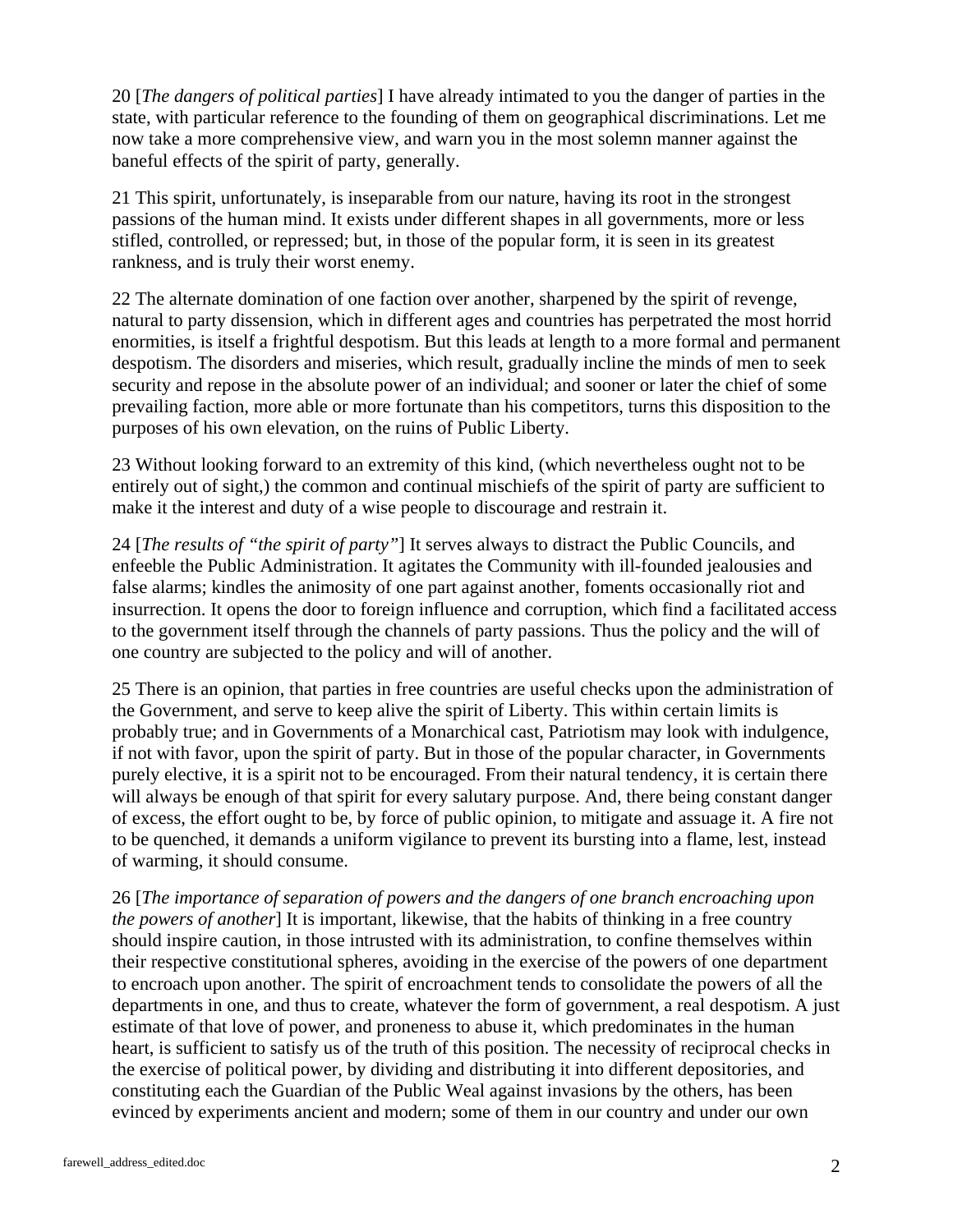eyes. To preserve them must be as necessary as to institute them. If, in the opinion of the people, the distribution or modification of the constitutional powers be in any particular wrong, let it be corrected by an amendment in the way, which the constitution designates. But let there be no change by usurpation; for, though this, in one instance, may be the instrument of good, it is the customary weapon by which free governments are destroyed. The precedent must always greatly overbalance in permanent evil any partial or transient benefit, which the use can at any time yield.

27 [*The importance of religion and morality (cf. natural law/natural rights, i.e. obligations placed on the individual over and above obligations imposed by the government)*] Of all the dispositions and habits, which lead to political prosperity, Religion and Morality are indispensable supports. In vain would that man claim the tribute of Patriotism, who should labor to subvert these great pillars of human happiness, these firmest props of the duties of Men and Citizens. The mere Politician, equally with the pious man, ought to respect and to cherish them. A volume could not trace all their connexions with private and public felicity. Let it simply be asked, Where is the security for property, for reputation, for life, if the sense of religious obligation desert the oaths, which are the instruments of investigation in Courts of Justice? And let us with caution indulge the supposition, that morality can be maintained without religion. Whatever may be conceded to the influence of refined education on minds of peculiar structure, reason and experience both forbid us to expect, that national morality can prevail in exclusion of religious principle.

…

29 [*The importance of an educated and informed public*] Promote, then, as an object of primary importance, institutions for the general diffusion of knowledge. In proportion as the structure of a government gives force to public opinion, it is essential that public opinion should be enlightened.

30 [*The dangers of a national debt*] As a very important source of strength and security, cherish public credit. One method of preserving it is, to use it as sparingly as possible; avoiding occasions of expense by cultivating peace, but remembering also that timely disbursements to prepare for danger frequently prevent much greater disbursements to repel it; avoiding likewise the accumulation of debt, not only by shunning occasions of expense, but by vigorous exertions in time of peace to discharge the debts, which unavoidable wars may have occasioned, not ungenerously throwing upon posterity the burthen, which we ourselves ought to bear. The execution of these maxims belongs to your representatives, but it is necessary that public opinion should cooperate. To facilitate to them the performance of their duty, it is essential that you should practically bear in mind, that towards the payment of debts there must be Revenue; that to have Revenue there must be taxes; that no taxes can be devised, which are not more or less inconvenient and unpleasant; that the intrinsic embarrassment, inseparable from the selection of the proper objects (which is always a choice of difficulties), ought to be a decisive motive for a candid construction of the conduct of the government in making it, and for a spirit of acquiescence in the measures for obtaining revenue, which the public exigencies may at any time dictate.

…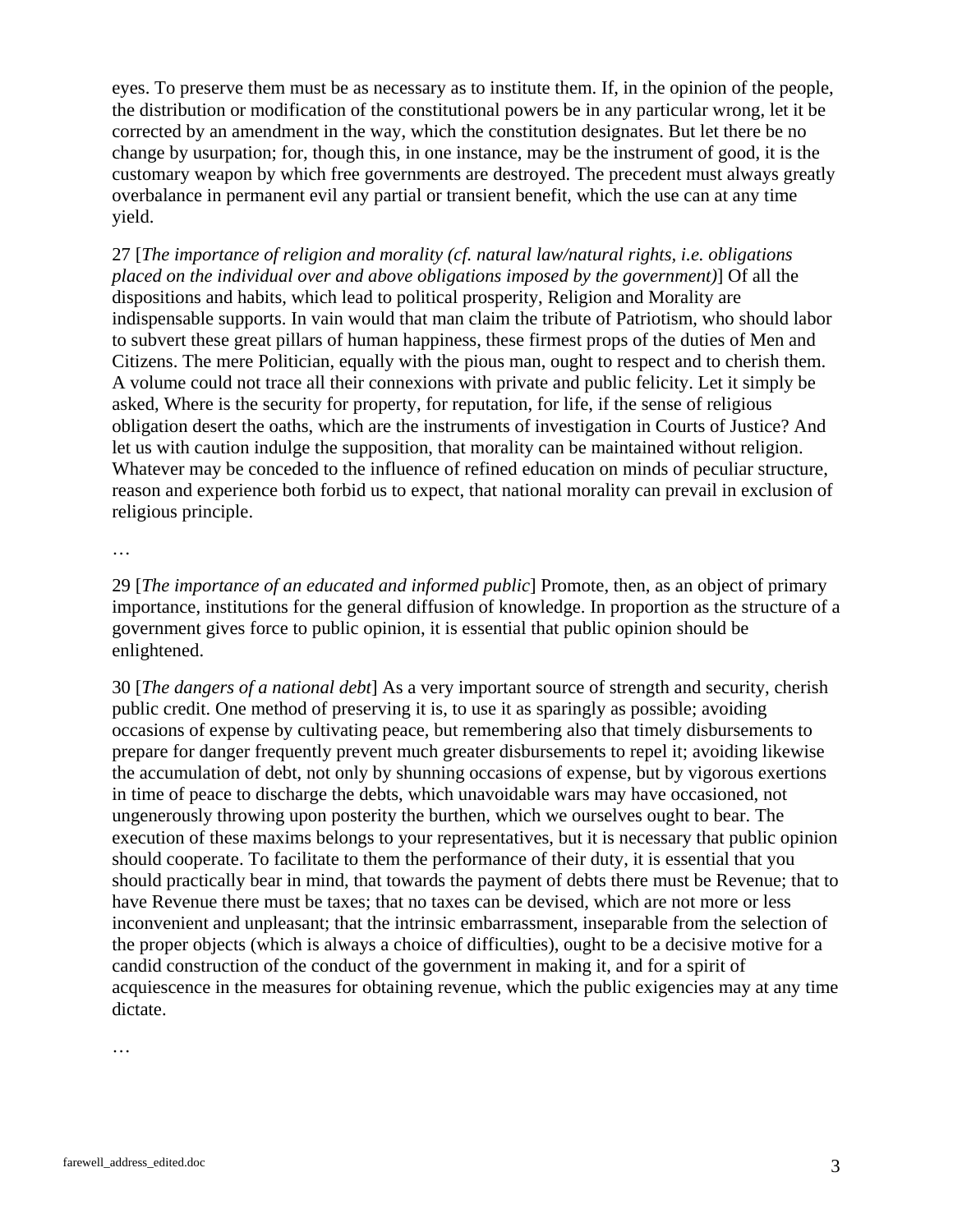33 [*Neutrality and political isolationism in foreign affairs*] [A] passionate attachment of one Nation for another produces a variety of evils. Sympathy for the favorite Nation, facilitating the illusion of an imaginary common interest, in cases where no real common interest exists, and infusing into one the enmities of the other, betrays the former into a participation in the quarrels and wars of the latter, without adequate inducement or justification. It leads also to concessions to the favorite Nation of privileges denied to others, which is apt doubly to injure the Nation making the concessions; by unnecessarily parting with what ought to have been retained; and by exciting jealousy, ill-will, and a disposition to retaliate, in the parties from whom equal privileges are withheld. And it gives to ambitious, corrupted, or deluded citizens, (who devote themselves to the favorite nation,) facility to betray or sacrifice the interests of their own country, without odium, sometimes even with popularity; gilding, with the appearances of a virtuous sense of obligation, a commendable deference for public opinion, or a laudable zeal for public good, the base or foolish compliances of ambition, corruption, or infatuation.

…

36 The great rule of conduct for us, in regard to foreign nations, is, in extending our commercial relations, to have with them as little political connexion as possible. So far as we have already formed engagements, let them be fulfilled with perfect good faith. Here let us stop.

…

38 … If we remain one people, under an efficient government, the period is not far off, when we may defy material injury from external annoyance; when we may take such an attitude as will cause the neutrality, we may at any time resolve upon, to be scrupulously respected; when belligerent nations, under the impossibility of making acquisitions upon us, will not lightly hazard the giving us provocation; when we may choose peace or war, as our interest, guided by justice, shall counsel.

39 Why forego the advantages of so peculiar a situation? Why quit our own to stand upon foreign ground? Why, by interweaving our destiny with that of any part of Europe, entangle our peace and prosperity in the toils of European ambition, rivalship, interest, humor, or caprice?

40 It is our true policy to steer clear of permanent alliances with any portion of the foreign world; so far, I mean, as we are now at liberty to do it; for let me not be understood as capable of patronizing infidelity to existing engagements. I hold the maxim no less applicable to public than to private affairs, that honesty is always the best policy. I repeat it, therefore, let those engagements be observed in their genuine sense. But, in my opinion, it is unnecessary and would be unwise to extend them.

41 Taking care always to keep ourselves, by suitable establishments, on a respectable defensive posture, we may safely trust to temporary alliances for extraordinary emergencies.

42 [*Commercial neutrality with regard to foreign states*] Harmony, liberal intercourse with all nations, are recommended by policy, humanity, and interest. But even our commercial policy should hold an equal and impartial hand; neither seeking nor granting exclusive favors or preferences; consulting the natural course of things; diffusing and diversifying by gentle means the streams of commerce, but forcing nothing; establishing, with powers so disposed, in order to give trade a stable course, to define the rights of our merchants, and to enable the government to support them, conventional rules of intercourse, the best that present circumstances and mutual opinion will permit, but temporary, and liable to be from time to time abandoned or varied, as